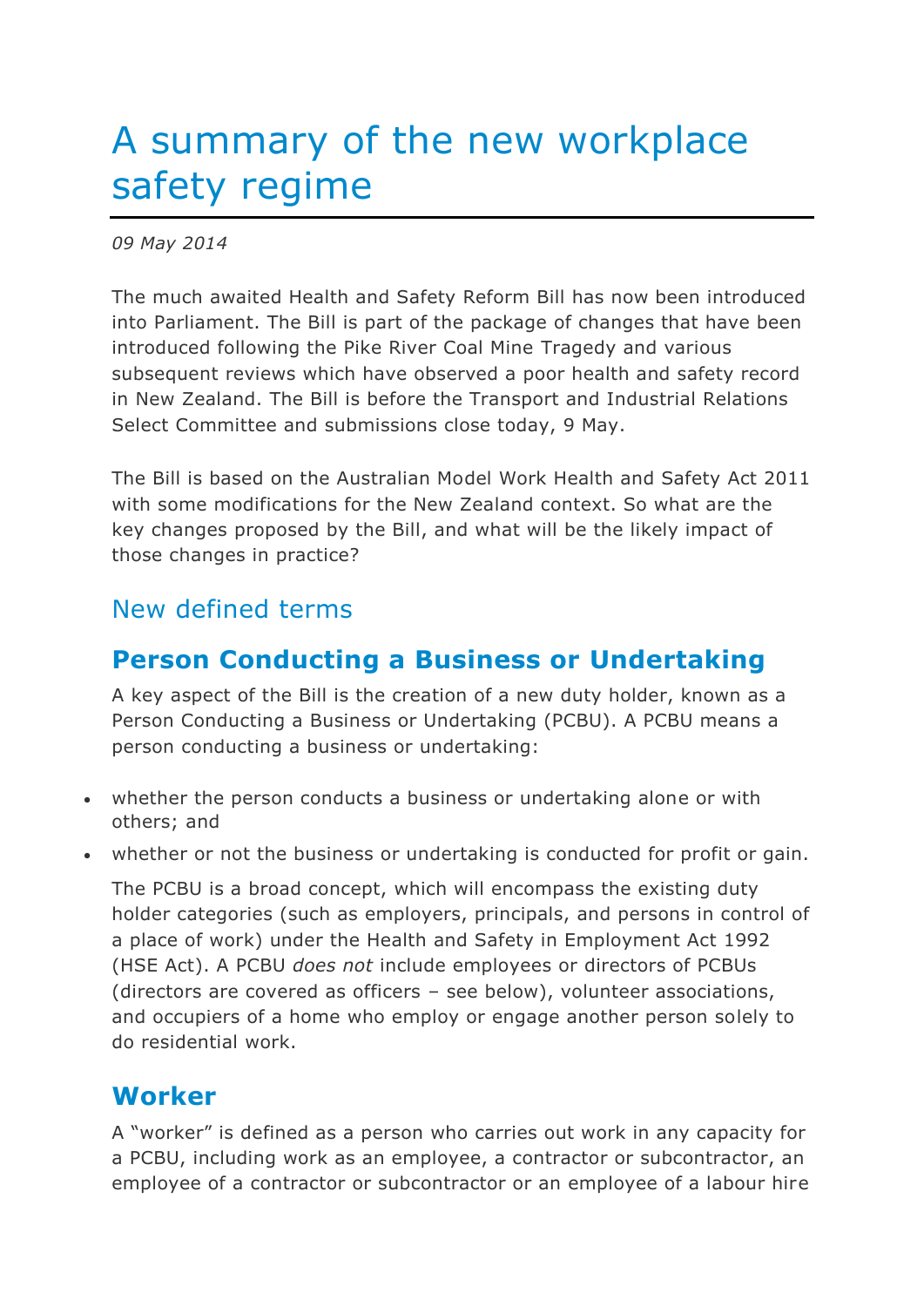company who has been assigned to work for the PCBU, an outworker, an apprentice or trainee, a person gaining work experience or undertaking a work trial, a volunteer or a person of a prescribed class.

The Bill's definition is broad, and like the PCBU definition is designed to encompass a number of relationships that are typical in a work environment (such as employees, contractors, subcontractors, employees of contractors or subcontractors, volunteers and trainees).

## **Reasonably Practicable**

The Bill will replace the current standard under the HSE Act ("All Practicable Steps") with a new "reasonably practicable" standard. "Reasonably practicable" is defined as: "…that which is, or was, at a particular time, reasonably able to be done in relation to ensuring health and safety, taking into account and weighing up all relevant matters, including:

- the likelihood of the hazard or the risk concerned occurring;
- the degree of harm that might result from the hazard or risk;
- what the person concerned knows, or ought reasonably to know, about
	- the hazard or risk; and
	- ways of eliminating or minimising the risk;
- the availability and suitability of ways to eliminate or minimise the risk; and
- after assessing the extent of the risk and available ways of eliminating or minimising the risk, the cost associated with available ways of eliminating or minimising the risk, including whether the cost is grossly disproportionate to the risk."

The new standard is broadly similar to the existing concept of "All Practicable Steps", except that the assessment of costs must only be taken after the assessment of the risk and the ways to eliminate that risk. This means that costs will only take precedence over safety when the cost of taking a step is "grossly disproportionate" to the risk.

# New duties

# **Primary Duty to Ensure Safety**

The Bill introduces a new general duty on all PCBUs to ensure, so far as reasonably practicable, the health and safety of: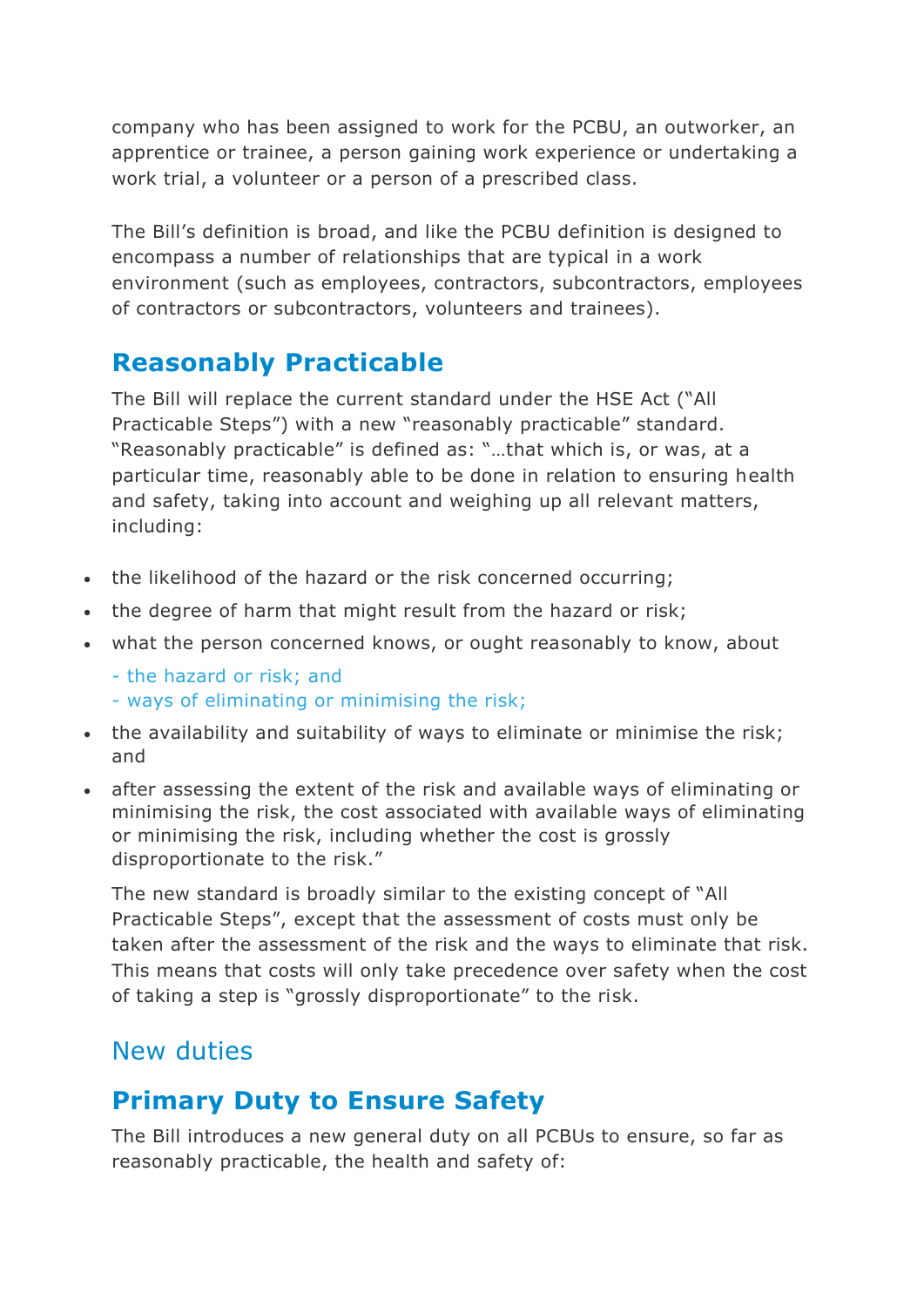- workers employed or engaged, or caused to be employed or engaged, by the PCBU while the workers are at work in the business or undertaking; and
- workers whose activities in carrying out work are influenced or directed by the PCBU while the workers are carrying out the work.

PCBUs must also ensure, so far as reasonably practicable, that the health and safety of other people is not put at risk from work carried out by the PCBU.

There are also specific duties imposed on PCBUs in respect of:

- the management and control of fixtures, fittings, and plant in the workplace;
- the design and manufacture of plant to be used in a workplace; and
- the supply, importation and installation of plant to be used in a workplace.

#### **Officers**

The Bill introduces a positive duty on officers to exercise *due diligence* to ensure that the PCBU complies with that duty or obligation. This is a key change from the HSE Act, where directors of a company can only be held liable where they have directly participated in, contributed to, or acquiesced in their company's failure. Under the Bill, officers may be convicted for a breach of due diligence regardless of whether the PCBU has been convicted of an offence.

Due diligence includes taking reasonable steps to:

- acquire, and keep up-to-date, knowledge of work health and safety matters;
- gain an understanding of the nature of the operations of the business or undertaking of the PCBU and generally of the hazards and risks associated with those operations;
- ensure that the PCBU has available for use, and uses, appropriate resources and processes to eliminate or minimise risks to health and safety;
- ensure that the PCBU has appropriate processes for receiving and considering information regarding incidents, hazards, and risks and for responding in a timely way to that information;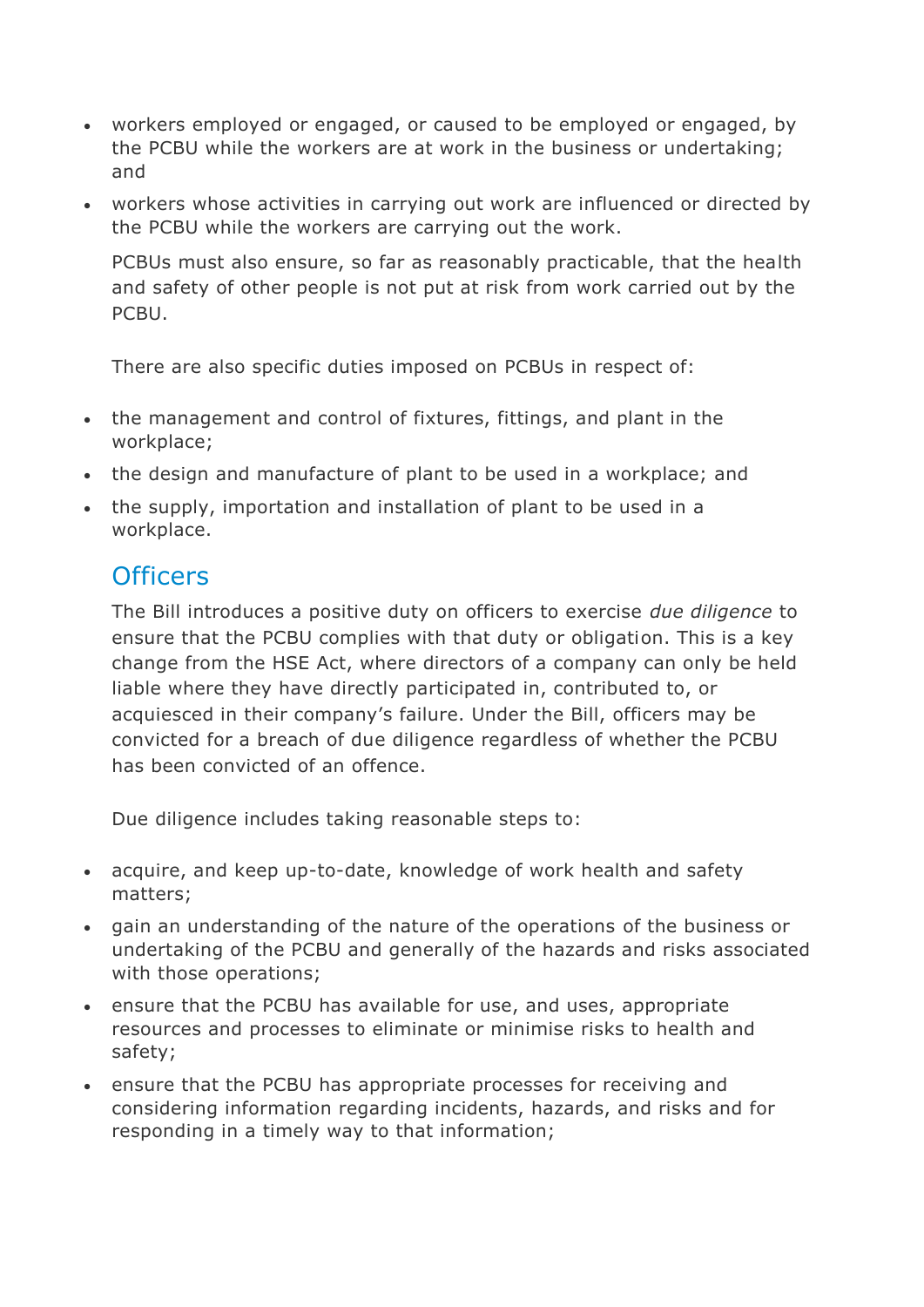- ensure that the PCBU has, and implements, a process for complying with any duty or obligation of the PCBU under the Act; and
- verify the provision and use of resources and processes.

#### **Offences**

The Bill creates three offence tiers relating to breaches of the health and safety duties. The offences and the respective maximum penalties can be summarised as follows:

- **Reckless Conduct** (has a duty and exposes any person to whom the duty is owed to risk of death or serious injury/illness and is reckless as to that risk) – fines up to \$3 million (or \$600,000 and/or up to five years' imprisonment for individuals).
- **Failure to comply with a Duty** (with exposure to risk of death or serious injury/illness) – fines up to \$1.5 million (or \$300,000 for individuals).
- **Failure to comply with a Duty** (no exposure to death or serious injury/illness) – fines up to \$500,000 (or \$100,000 for individuals).

In addition to the fines and imprisonment that may be imposed, the Bill provides for new orders which the court may impose at sentencing:

- **Adverse publicity orders** requiring the offender to publicise in a particular manner the offence, its consequences, and the penalty imposed.
- **Restoration orders** requiring an offender to take specified steps to remedy any matter caused by the offence.
- **H&S project orders** requiring an offender to undertake a specific project for the general improvement of work health and safety.
- **Court-ordered enforceable undertakings** adjourning the proceeding for up to two years, during which the offender undertakes to comply with certain conditions.

## Where to next?

Progress of the Bill through to legislation is already well under way. The Government has indicated that the Bill will be passed into law by the end of 2014, with an expected start date of 1 April 2015. Regulations necessary to support the new legislation will also be released for consultation this year.

The implementation of the new regime will see more onus placed on managers and company directors to proactively manage workplace health